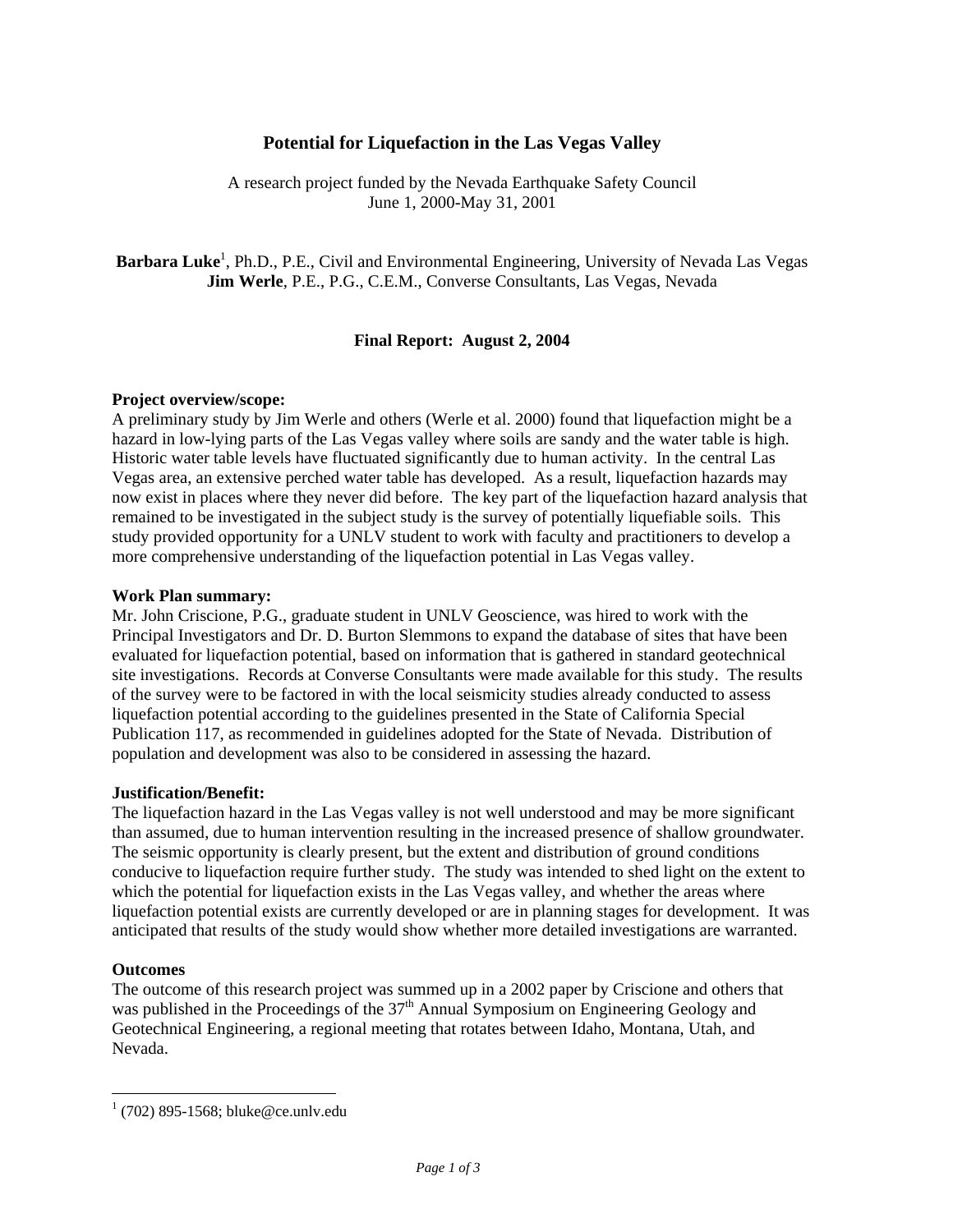A total of 149 borehole logs were selected for examination. Sites known to lack shallow groundwater or loose, coarse-grained sediments were excluded from selection *a priori*. Commonly-used, simplified criteria to assess liquefaction susceptibility were considered: groundwater conditions, overburden pressure, standard penetration resistance, and cyclic stress ratio (earthquake-induced shear stress normalized by effective overburden stress, assigned empirically as a function of depth and anticipated peak ground acceleration). A point system was developed and applied to rate liquefaction susceptibility. The final product of the study was a hazard map, also published in the paper referenced above. Our scoping study revealed an extensive region incorporating the topographically lowest part of the valley where the possibility of liquefaction could not be ruled out. This region includes heavily developed parts of Las Vegas, Henderson, and unincorporated Clark County.

We anticipate that further analyses of more, detailed datasets could drastically reduce the area in which liquefaction is truly a hazard. Until that time, our recommendation is that future development projects in areas suspected to have opportunity for liquefaction include a site-specific study to address this matter. If indeed the site-specific study results in an expectation that liquefaction is possible in the event of a credible earthquake, the project should incorporate remedial measures such as avoidance, densification, groundwater withdrawal, or a soil modification technique such as grouting.

# **References**

- Criscione, J. J., J. L. Werle, D. B. Slemmons, and B. Luke, 2002, "A liquefaction hazard map of the Las Vegas valley, Nevada," Proceedings,  $37<sup>th</sup>$  Annual Engineering Geology and Geotechnical Engineering Symposium, ed. S. Sharma and J. H. Hardcastle. Idaho State University, Pocatello.
- Werle, J. L., M. K. Klein, L. Linnert Dunford, and B. Luke, 2000, "Screening investigations for liquefaction potential in the Las Vegas valley, Nevada," Proceedings,  $35<sup>th</sup>$  Annual Engineering Geology and Geotechnical Engineering Symposium. Idaho State University, Pocatello.